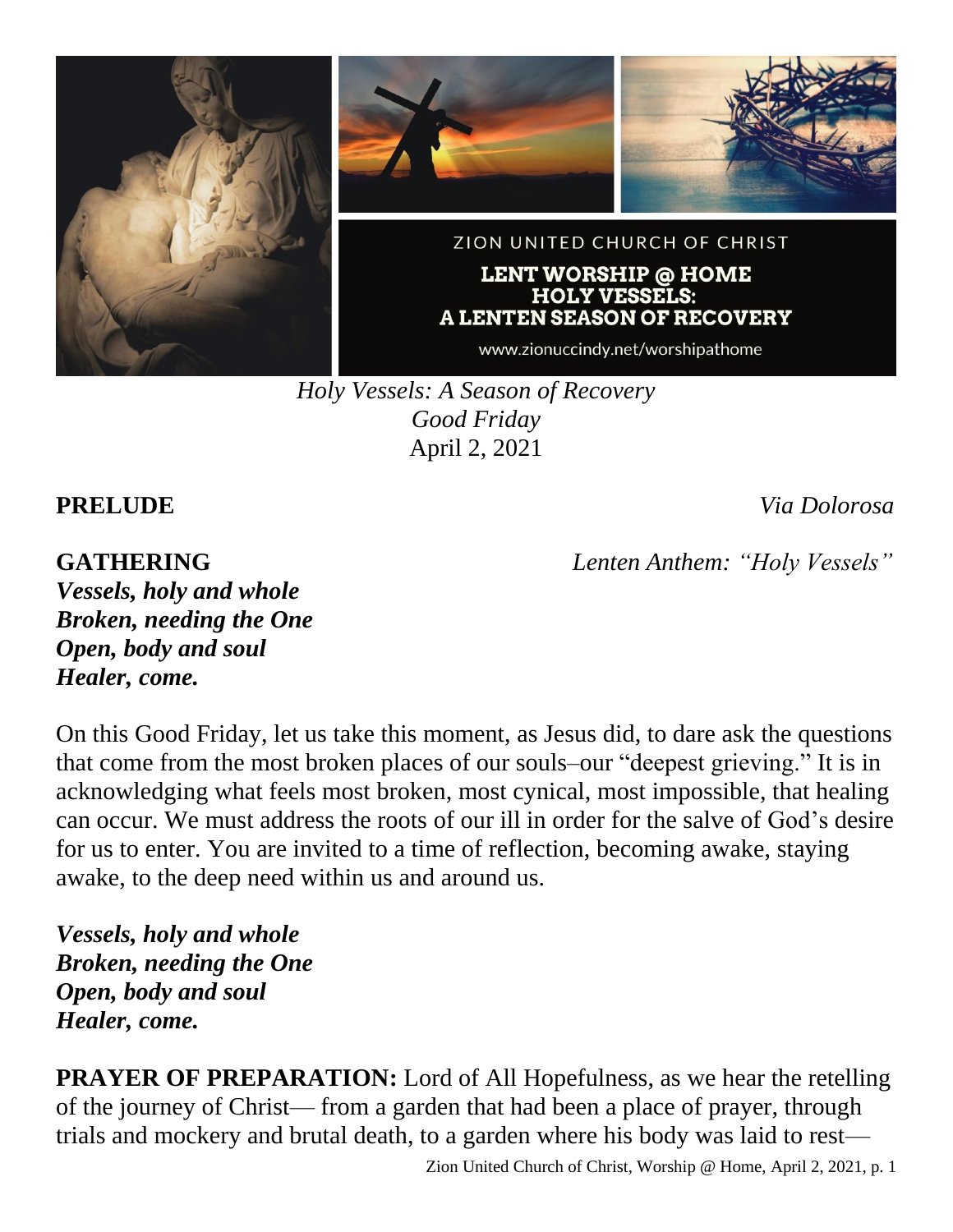harden not our hearts. Give us the courage to lay bare our own vulnerabilities, that we may see the sacred intersection of our lives and the passion of Christ. Even as we remember this day of crucifixion, help us hold on to the hope that resurrection and new life are near. Amen. $\sim$ 

# **READING: Peter's Denial Foretold** *Matthew 26:31-36*

Then Jesus said to them, 'You will all become deserters because of me this night; for it is written,

"I will strike the shepherd,

and the sheep of the flock will be scattered."

But after I am raised up, I will go ahead of you to Galilee.' Peter said to him, 'Though all become deserters because of you, I will never desert you.' Jesus said to him, 'Truly I tell you, this very night, before the cock crows, you will deny me three times.' Peter said to him, 'Even though I must die with you, I will not deny you.' And so said all the disciples.

# **READING: Jesus Prays in Gethsemane** *Matthew 26:36-46*

Then Jesus went with them to a place called Gethsemane; and he said to his disciples, 'Sit here while I go over there and pray.' He took with him Peter and the two sons of Zebedee, and began to be grieved and agitated. Then he said to them, 'I am deeply grieved, even to death; remain here, and stay awake with me.' And going a little farther, he threw himself on the ground and prayed, 'My Father, if it is possible, let this cup pass from me; yet not what I want but what you want.' Then he came to the disciples and found them sleeping; and he said to Peter, 'So, could you not stay awake with me one hour? Stay awake and pray that you may not come into the time of trial; the spirit indeed is willing, but the flesh is weak.' Again he went away for the second time and prayed, 'My Father, if this cannot pass unless I drink it, your will be done.' Again he came and found them sleeping, for their eyes were heavy. So leaving them again, he went away and prayed for the third time, saying the same words. Then he came to the disciples and said to them, 'Are you still sleeping and taking your rest? See, the hour is at hand, and the Son of Man is betrayed into the hands of sinners. Get up, let us be going. See, my betrayer is at hand.'

# **SONG** *Go to Dark Gethsemane*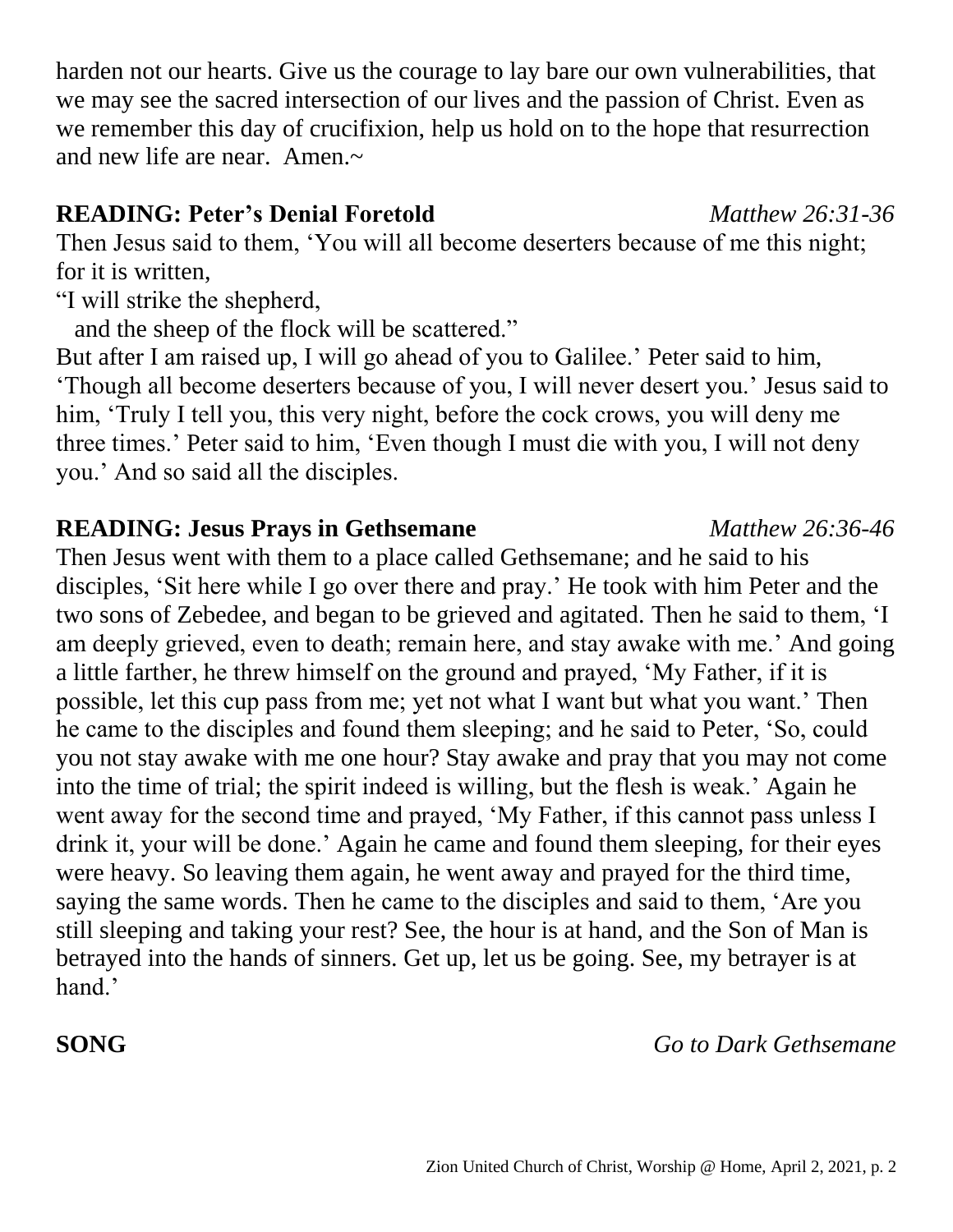# **READING: The Betrayal and Arrest of Jesus** *Matthew 26:47-56*

While he was still speaking, Judas, one of the twelve, arrived; with him was a large crowd with swords and clubs, from the chief priests and the elders of the people. Now the betrayer had given them a sign, saying, 'The one I will kiss is the man; arrest him.' At once he came up to Jesus and said, 'Greetings, Rabbi!' and kissed him. Jesus said to him, 'Friend, do what you are here to do.' Then they came and laid hands on Jesus and arrested him. Suddenly, one of those with Jesus put his hand on his sword, drew it, and struck the slave of the high priest, cutting off his ear. Then Jesus said to him, 'Put your sword back into its place; for all who take the sword will perish by the sword. Do you think that I cannot appeal to my Father, and he will at once send me more than twelve legions of angels? But how then would the scriptures be fulfilled, which say it must happen in this way?' At that hour Jesus said to the crowds, 'Have you come out with swords and clubs to arrest me as though I were a bandit? Day after day I sat in the temple teaching, and you did not arrest me. But all this has taken place, so that the scriptures of the prophets may be fulfilled.' Then all the disciples deserted him and fled.

# **READING: Jesus before the High Priest** *Matthew 26:56-68*

Those who had arrested Jesus took him to Caiaphas the high priest, in whose house the scribes and the elders had gathered. But Peter was following him at a distance, as far as the courtyard of the high priest; and going inside, he sat with the guards in order to see how this would end. Now the chief priests and the whole council were looking for false testimony against Jesus so that they might put him to death, but they found none, though many false witnesses came forward. At last two came forward and said, 'This fellow said, "I am able to destroy the temple of God and to build it in three days." ' The high priest stood up and said, 'Have you no answer? What is it that they testify against you?' But Jesus was silent. Then the high priest said to him, 'I put you under oath before the living God, tell us if you are the Messiah, the Son of God.' Jesus said to him, 'You have said so. But I tell you, From now on you will see the Son of Man

seated at the right hand of Power

and coming on the clouds of heaven.'

Then the high priest tore his clothes and said, 'He has blasphemed! Why do we still need witnesses? You have now heard his blasphemy. What is your verdict?' They answered, 'He deserves death.' Then they spat in his face and struck him; and some slapped him, saying, 'Prophesy to us, you Messiah! Who is it that struck you?'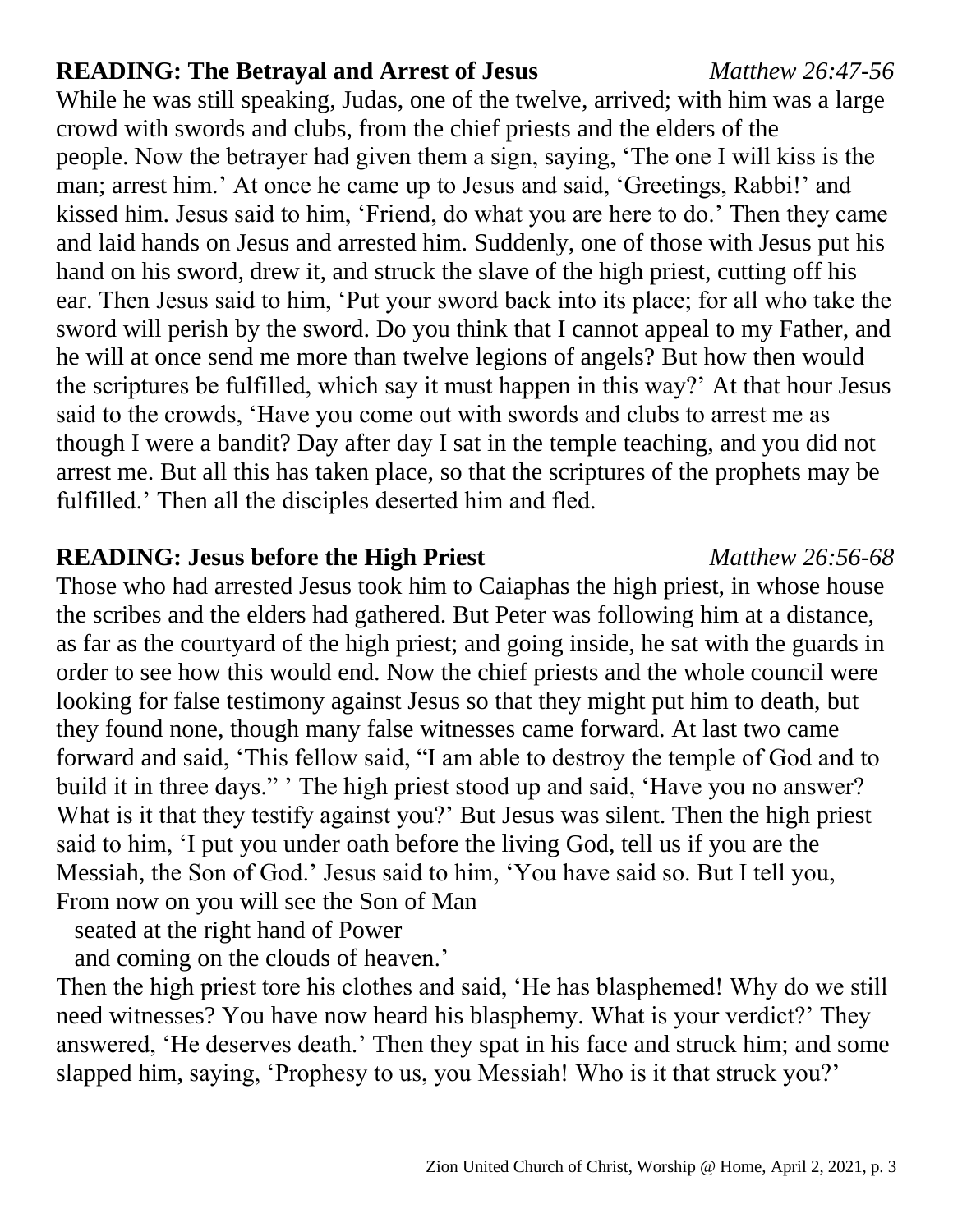### Zion United Church of Christ, Worship @ Home, April 2, 2021, p. 4

### **READING: Peter's Denial of Jesus** *Matthew 26:69-75*

Now Peter was sitting outside in the courtyard. A servant-girl came to him and said, 'You also were with Jesus the Galilean.' But he denied it before all of them, saying, 'I do not know what you are talking about.' When he went out to the porch, another servant-girl saw him, and she said to the bystanders, 'This man was with Jesus of Nazareth.' Again he denied it with an oath, 'I do not know the man.' After a little while the bystanders came up and said to Peter, 'Certainly you are also one of them, for your accent betrays you.' Then he began to curse, and he swore an oath, 'I do not know the man!' At that moment the cock crowed. Then Peter remembered what Jesus had said: 'Before the cock crows, you will deny me three times.' And he went out and wept bitterly.

# **SONG** *What Wondrous Love Is This?*

# **READING: Jesus Brought before Pilate** *Matthew 27:1-2*

When morning came, all the chief priests and the elders of the people conferred together against Jesus in order to bring about his death. They bound him, led him away, and handed him over to Pilate the governor.

# **READING: The Suicide of Judas** *Matthew 27:3-10*

When Judas, his betrayer, saw that Jesus was condemned, he repented and brought back the thirty pieces of silver to the chief priests and the elders. He said, 'I have sinned by betraying innocent blood.' But they said, 'What is that to us? See to it yourself.' Throwing down the pieces of silver in the temple, he departed; and he went and hanged himself. But the chief priests, taking the pieces of silver, said, 'It is not lawful to put them into the treasury, since they are blood money.' After conferring together, they used them to buy the potter's field as a place to bury foreigners. For this reason that field has been called the Field of Blood to this day. Then was fulfilled what had been spoken through the prophet Jeremiah, 'And they took the thirty pieces of silver, the price of the one on whom a price had been set, on whom some of the people of Israel had set a price, and they gave them for the potter's field, as the Lord commanded me.'

# **READING: Jesus, Pilate, and the Crowd** *Matthew 27:11-26*

Now Jesus stood before the governor; and the governor asked him, 'Are you the King of the Jews?' Jesus said, 'You say so.' But when he was accused by the chief priests and elders, he did not answer. Then Pilate said to him, 'Do you not hear how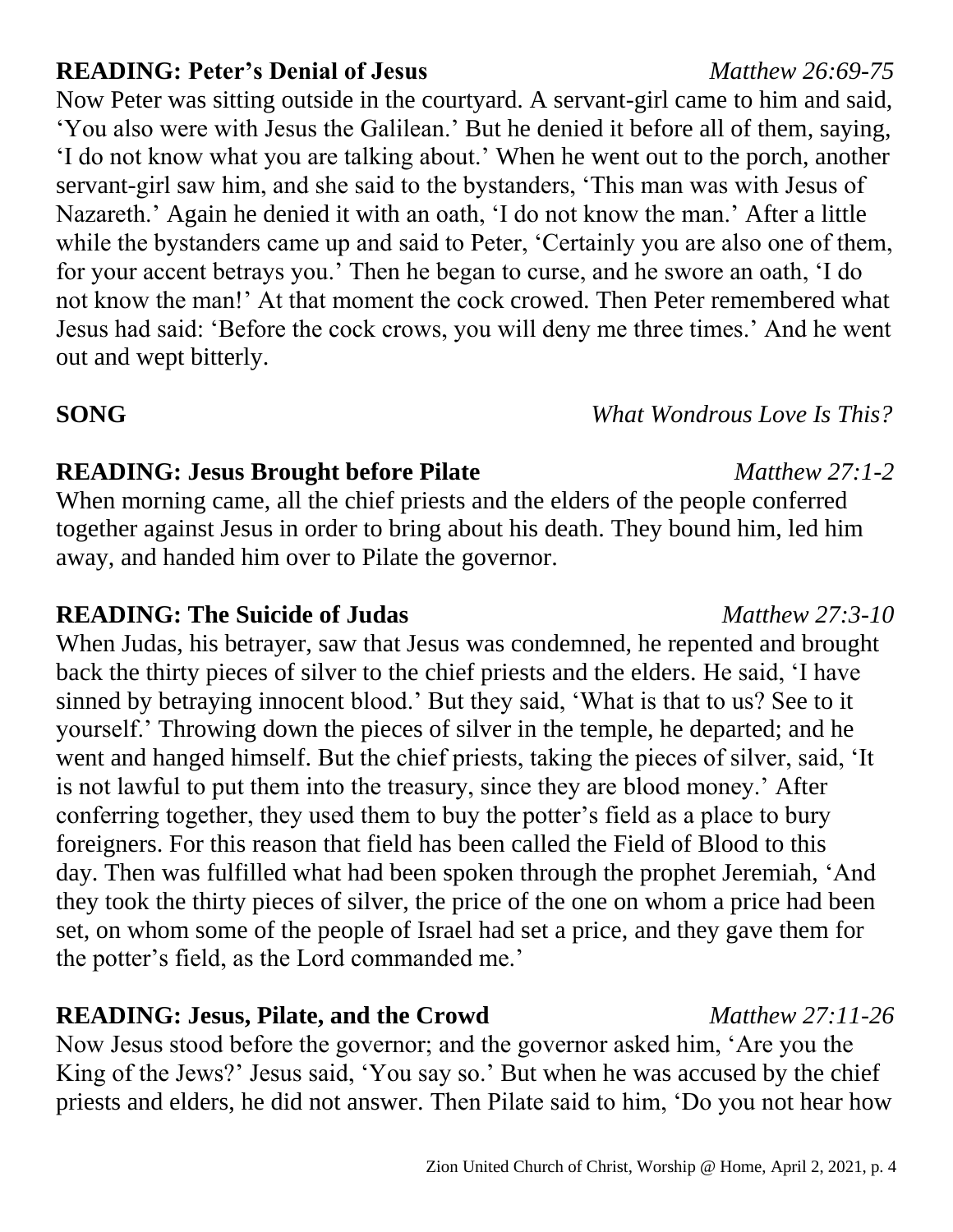many accusations they make against you?' But he gave him no answer, not even to a single charge, so that the governor was greatly amazed.

Now at the festival the governor was accustomed to release a prisoner for the crowd, anyone whom they wanted. At that time they had a notorious prisoner, called Jesus Barabbas. So after they had gathered, Pilate said to them, 'Whom do you want me to release for you, Jesus Barabbas or Jesus who is called the Messiah?' For he realized that it was out of jealousy that they had handed him over. While he was sitting on the judgement seat, his wife sent word to him, 'Have nothing to do with that innocent man, for today I have suffered a great deal because of a dream about him.' Now the chief priests and the elders persuaded the crowds to ask for Barabbas and to have Jesus killed. The governor again said to them, 'Which of the two do you want me to release for you?' And they said, 'Barabbas.' Pilate said to them, 'Then what should I do with Jesus who is called the Messiah?' All of them said, 'Let him be crucified!' Then he asked, 'Why, what evil has he done?' But they shouted all the more, 'Let him be crucified!'

So when Pilate saw that he could do nothing, but rather that a riot was beginning, he took some water and washed his hands before the crowd, saying, 'I am innocent of this man's blood; see to it yourselves.' Then the people as a whole answered, 'His blood be on us and on our children!' So he released Barabbas for them; and after flogging Jesus, he handed him over to be crucified.

**SONG** *Lamb of God,* Zion Virtual Choir

# **READING: The Crucifixion and Death of Jesus** *Matthew 27:27-61*

Then the soldiers of the governor took Jesus into the governor's headquarters, and they gathered the whole cohort around him. They stripped him and put a scarlet robe on him, and after twisting some thorns into a crown, they put it on his head. They put a reed in his right hand and knelt before him and mocked him, saying, 'Hail, King of the Jews!' They spat on him, and took the reed and struck him on the head. After mocking him, they stripped him of the robe and put his own clothes on him. Then they led him away to crucify him.

As they went out, they came upon a man from Cyrene named Simon; they compelled this man to carry his cross. And when they came to a place called Golgotha (which means Place of a Skull), they offered him wine to drink, mixed with gall; but when he tasted it, he would not drink it. And when they had crucified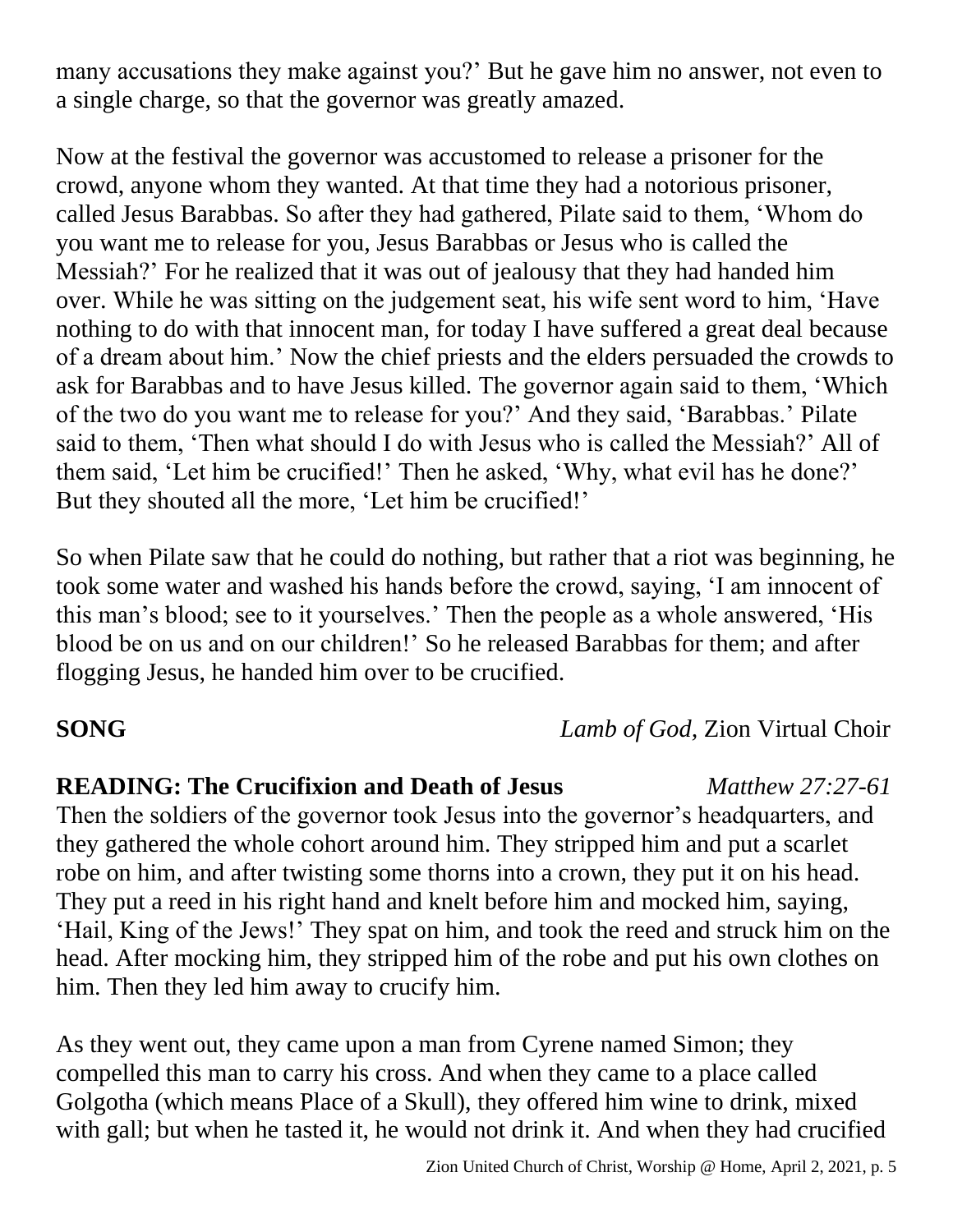him, they divided his clothes among themselves by casting lots; then they sat down there and kept watch over him. Over his head they put the charge against him, which read, 'This is Jesus, the King of the Jews.'

Then two bandits were crucified with him, one on his right and one on his left. Those who passed by derided him, shaking their heads and saying, 'You who would destroy the temple and build it in three days, save yourself! If you are the Son of God, come down from the cross.' In the same way the chief priests also, along with the scribes and elders, were mocking him, saying, 'He saved others; he cannot save himself. He is the King of Israel; let him come down from the cross now, and we will believe in him. He trusts in God; let God deliver him now, if he wants to; for he said, "I am God's Son." ' The bandits who were crucified with him also taunted him in the same way.

From noon on, darkness came over the whole land until three in the afternoon. And about three o'clock Jesus cried with a loud voice, 'Eli, Eli, lema sabachthani?' that is, 'My God, my God, why have you forsaken me?' When some of the bystanders heard it, they said, 'This man is calling for Elijah.' At once one of them ran and got a sponge, filled it with sour wine, put it on a stick, and gave it to him to drink. But the others said, 'Wait, let us see whether Elijah will come to save him.' Then Jesus cried again with a loud voice and breathed his last. At that moment the curtain of the temple was torn in two, from top to bottom. The earth shook, and the rocks were split. The tombs also were opened, and many bodies of the saints who had fallen asleep were raised. After his resurrection they came out of the tombs and entered the holy city and appeared to many. Now when the centurion and those with him, who were keeping watch over Jesus, saw the earthquake and what took place, they were terrified and said, 'Truly this man was God's Son!'

Many women were also there, looking on from a distance; they had followed Jesus from Galilee and had provided for him. Among them were Mary Magdalene, and Mary the mother of James and Joseph, and the mother of the sons of Zebedee.

# **SONG FOR REFLECTION** *Were You There?*

# **READING: The Burial of Jesus** *Matthew 27:57-61*

When it was evening, there came a rich man from Arimathea, named Joseph, who was also a disciple of Jesus. He went to Pilate and asked for the body of Jesus; then Pilate ordered it to be given to him. So Joseph took the body and wrapped it in a clean linen cloth and laid it in his own new tomb, which he had hewn in the rock.